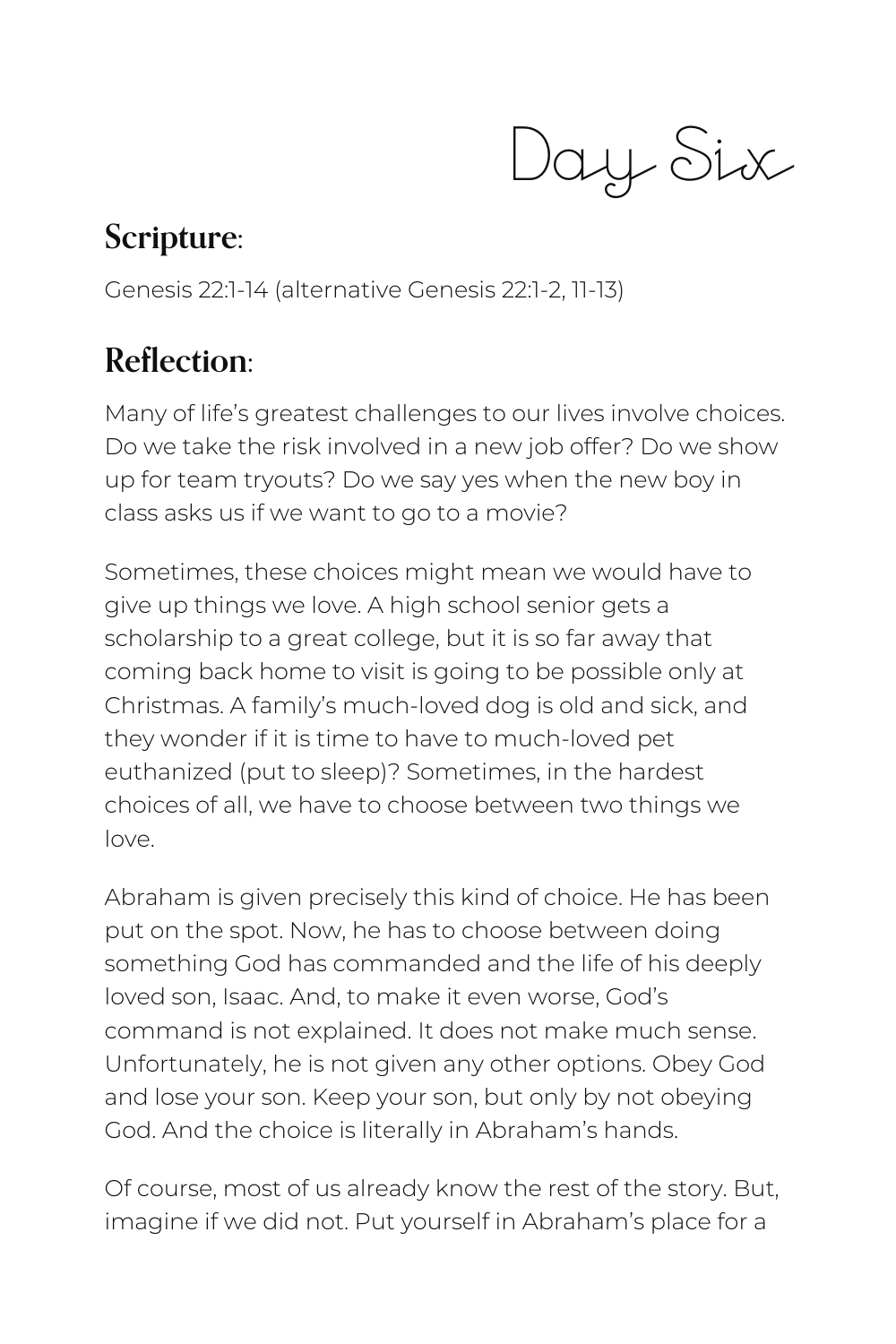moment. He does not know how the story will end. He is left with a choice: God or Isaac, but not both. Would you give up your own son just because God told you to do that?

Do you see the great irony of the story? If he had chosen Isaac, he would have disobeyed God. He would have forfeited the covenant. And, at some future time, Isaac will still eventually die from an accident or just from old age. So, deciding to hang on Isaac is not even possible in the long run. Try as we might, time will not let us hold on to the people and things around us forever. But, to choose God instead of Isaac is to end up with both God and Isaac. The covenant promises will be kept. God will provide (22:14). That's just the way God is with His promises. We can choose what, in the long run, we cannot keep, or we can choose what, for all eternity, we will never lose.

The story of Christmas is about God choosing us, even though it will cost him the life of His only begotten Son on the cross. In Genesis 22, a man picks obeying God over the life of his beloved son. In the New Testament, God chooses to save us through the death of his beloved son.

## **Family:**

Once upon a time, there was a penniless little girl who went out to find food for her family. She had saved up enough money to buy a loaf of bread. But, that was all. Everyone was so hungry they would all eat the loaf of bread in just one meal. Then, she had no more money, so they would have no more food at all. She was very worried and very sad.

She went to a local store and told the kindly old store owner she needed to buy a loaf of bread. The store owner listened but told her she needed to spend her money to buy a large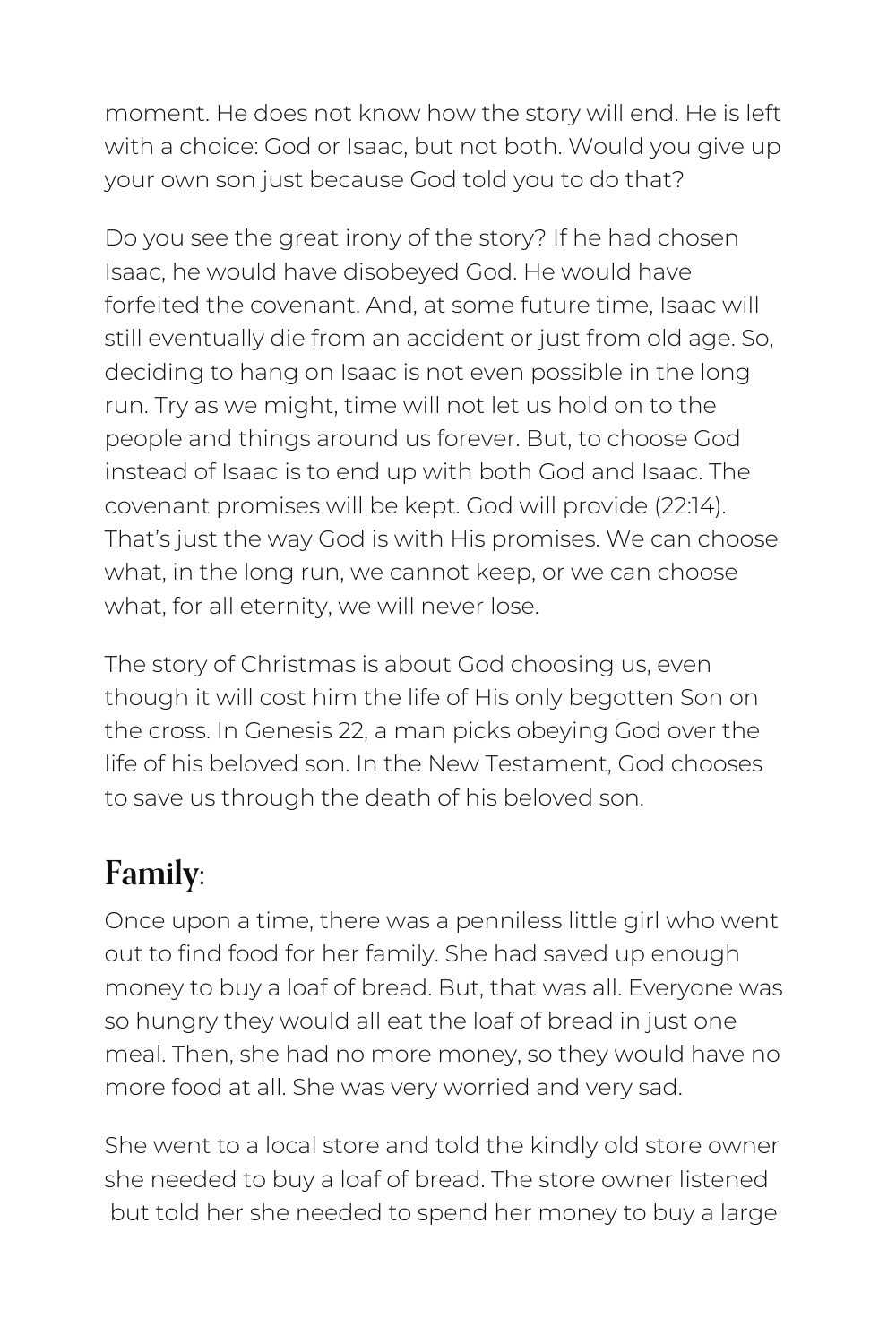black piece of coal. But, she wants the food so her family could eat. The old man told she he thought she needed to buy the lump of coal. She was just about to demand her loaf of bread when she thought about what she knew about the store owner. She knew he was a good man. She knew he was supposed to be stronger than anyone else in the village. And, she knew he cared about her and her family. But, she also knew her family was starving and that nobody could eat a piece of coal.

After she thought and thought, she finally decided to trust the old man.

"All right, I'll buy the piece of coal. But, just because you said so," she said.

"That is very wise," said the old man with a smile. Then, he picked up the coal and reached out toward her. Just before she took it, he wrapped his two big hands around the piece of coal and stopped. She could see he was squeezing the coal as hard as he could. Soon, she could see the coal getting smaller. It also began to glow with heat. As she watched the lump got smaller and hotter until she could not see anything but his two great big hands.

Finally, he stopped squeezing and opened his hands. And there, right there in his hand, where the big black piece of coal had been, was a bright shining perfect diamond. The biggest one she had ever seen.

"Now," the old man said, "Because you trusted me enough to do what I told you to do, even when it did not make any sense to you, you have just bought the biggest and most valuable diamond in the world. Take it up the street and the jeweler there will buy it from you for more money than you